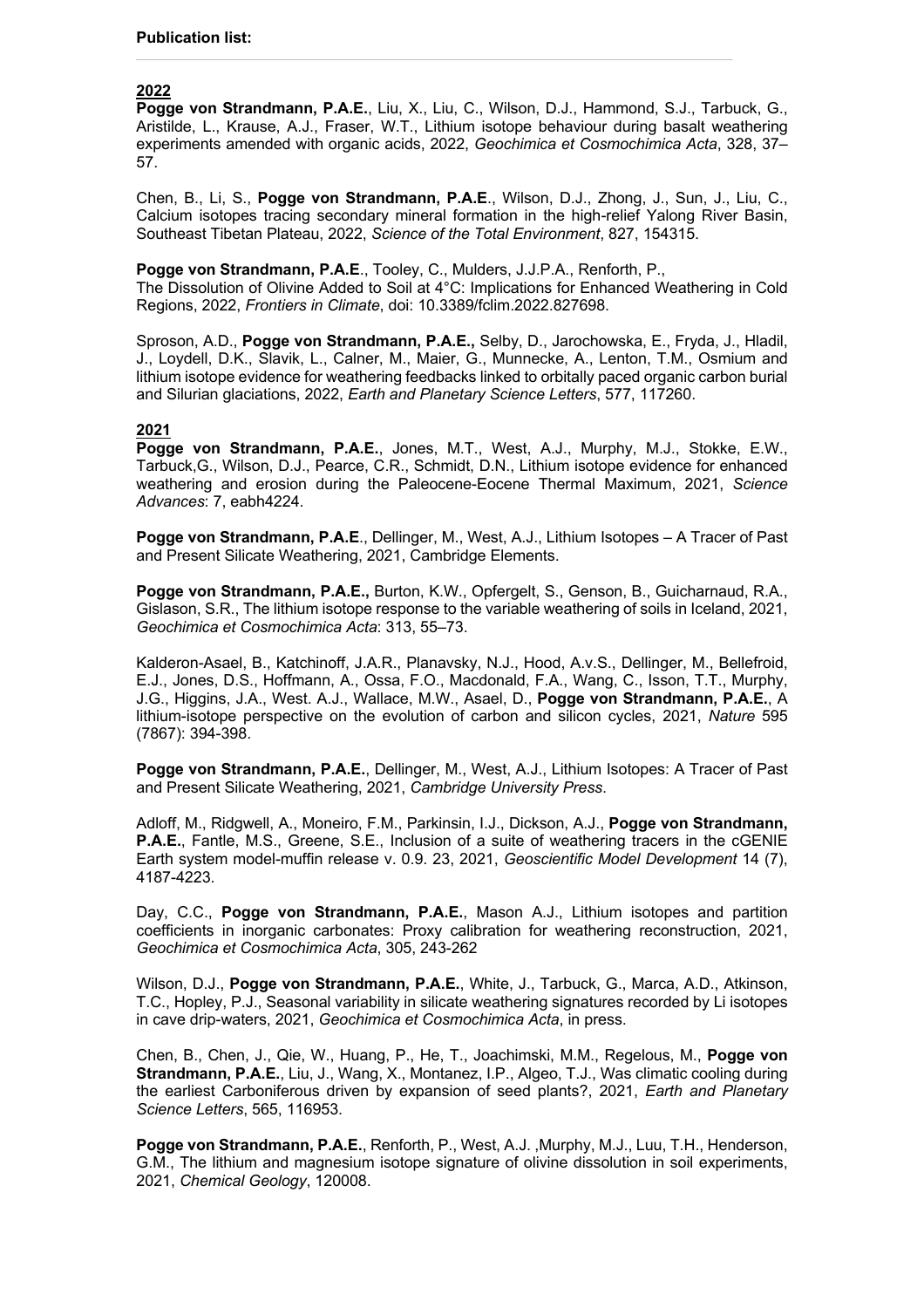## **2020**

Andrews, E., **Pogge von Strandmann P.A.E.**, Fantle, M.S., Exploring the importance of authigenic clay formation in the global Li cycle, 2020, *Geochimica et Cosmochimica Acta*, 289: 47–68.

Wiedenbeck, M., Trumbull, R.B., Rosner, M., Boyce, A., Fournelle, J.H., Franchi, I.A., Halama, R., Harris, C., Lacey, J.H., Marschall, H.R., Meixner, A., Pack, A., **Pogge von Strandmann, P.A.E**., Spicuzza, M.J., Valley, J.W., Wilke, F.D.H., Tourmaline Reference Materials for the *In Situ* Analysis of Oxygen and Lithium Isotope Ratio Compositions, 2020, *Geostandards an Geoanalytical Research*, DOI: /10.1111/ggr.12362

**Pogge von Strandmann, P.A.E.**, Kasemann, S.A., Wimpenny, J.B., Lithium and lithium isotopes in Earth's surface cycles, 2020, *Elements*, 16:253–258.

Baronas, J.J., West, A.J. Burton, K.W., Hammond, D.E., Opfergelt, S., **Pogge von Strandmann, P.A.E.**, James, R.H., Rouxel, O.J., Ge and Si isotope behavior during intense tropical weathering and ecosystem cycling, 2020, *Global Biogeochemical Cycles*, 34: e2019GB006522.

**Pogge von Strandmann, P.A.E.,** Burton, K.W., Opfergelt, S., Eiriksdottir, E.S., Murphy, M.J., Einarsson, A., Gislason, S.R., Hydrothermal and Cold Spring Water and Primary Productivity Effects on Magnesium Isotopes: Lake Myvatn, Iceland, 2020, *Frontiers in Earth Sciences*, 8: 10.3389/feart.2020.00109

Smit, M.A., **Pogge von Strandmann, P.A.E**., Deep fluid release in warm subduction zones from a breached slab seal, 2020, *Earth and Planetary Sciences*, 534: 116046.

Zhu, Y., **Pogge von Strandmann, P.A.E**., Zhu, M., Ling, ., Manning, C., Li, D., He, T., Shields, G.A., Reconstructing Tonian seawater <sup>87</sup>Sr/<sup>86</sup>Sr using calcite microspar, 2020, *Geology*, 48: 462–467.

Chen, B.-B., Li, S.-L., **Pogge von Strandmann, P.A.E.**, Sun, J., Zhong, J., Li, C., Ma, T.-T., Xu, S., Liu, C.-Q., Ca isotope constraints on chemical weathering processes: Evidence from headwater in the Changjiang River, China, 2020, *Chemical Geology*, 531: 119341.

# **2019**

**Pogge von Strandmann, P.A.E.,** Schmidt, D.N., Planavsky, N.J., Wei, G., Todd, C.L., Baumann, K.-H., Assessing bulk carbonates as archives for seawater Li isotope ratios, 2019, *Chemical Geology*, 530: 119338.

**Pogge von Strandmann P.A.E.,** Hendry K.R., Hatton J.E. and Robinson L.F., The Response of Magnesium, Silicon, and Calcium Isotopes to Rapidly Uplifting and Weathering Terrains: South Island, New Zealand, 2019, *Frontiers in Earth Sciences* 7:240. doi: 10.3389/feart.2019.00240

**Pogge von Strandmann, P.A.E.,** Fraser, W., Hammond, S., Tarbuck, G., Wood, I., Oelkers, E., Murphy, M. (2019). Experimental determination of Li isotope behaviour during basalt weathering. *Chemical Geology*, 517, 34–43.

He, T., Zhu, M., Mills, B.J.W., Wynn, P.M., Zhuravlev, A.Y., Tostevin, R., **Pogge von Strandmann, P.A.E.**, Yang, A., Poulton, S.W., Shields, G.A., 2019, Possible links between extreme oxygen perturbations and the Cambrian radiation of animals, *Nature Geoscience*, doi.org/10.1038/s41561-019-0357-z.

**Pogge von Strandmann, P.A.E.,** Burton, K.W., Snaebjornsdottir, S.O., Sigfusson, B., Aradóttir, E.S., Gunnarsson, I., Alfredsson, H.A., Mesfin, K.G., Oelkers, E.H., Gislason, S.R., 2019, Rapid CO2 mineralisation into calcite at the CarbFix storage site quantified using calcium isotopes, *Nature Communications*, doi.org/10.1038/s41467-019-10003-8.

Oelkers, E.H., **Pogge von Strandmann, P.A.E.,** Mavromatis, V., 2019, The rapid resetting of the Ca isotopic signatures of calcite at ambient temperature during its congruent dissolution, precipitation, and at equilibrium, *Chemical Geology*, 512:1–10.

**Pogge von Strandmann, P.A.E**., Olsson, J., Luu, T.-H., Gislason, S.R., Burton, K.W., Using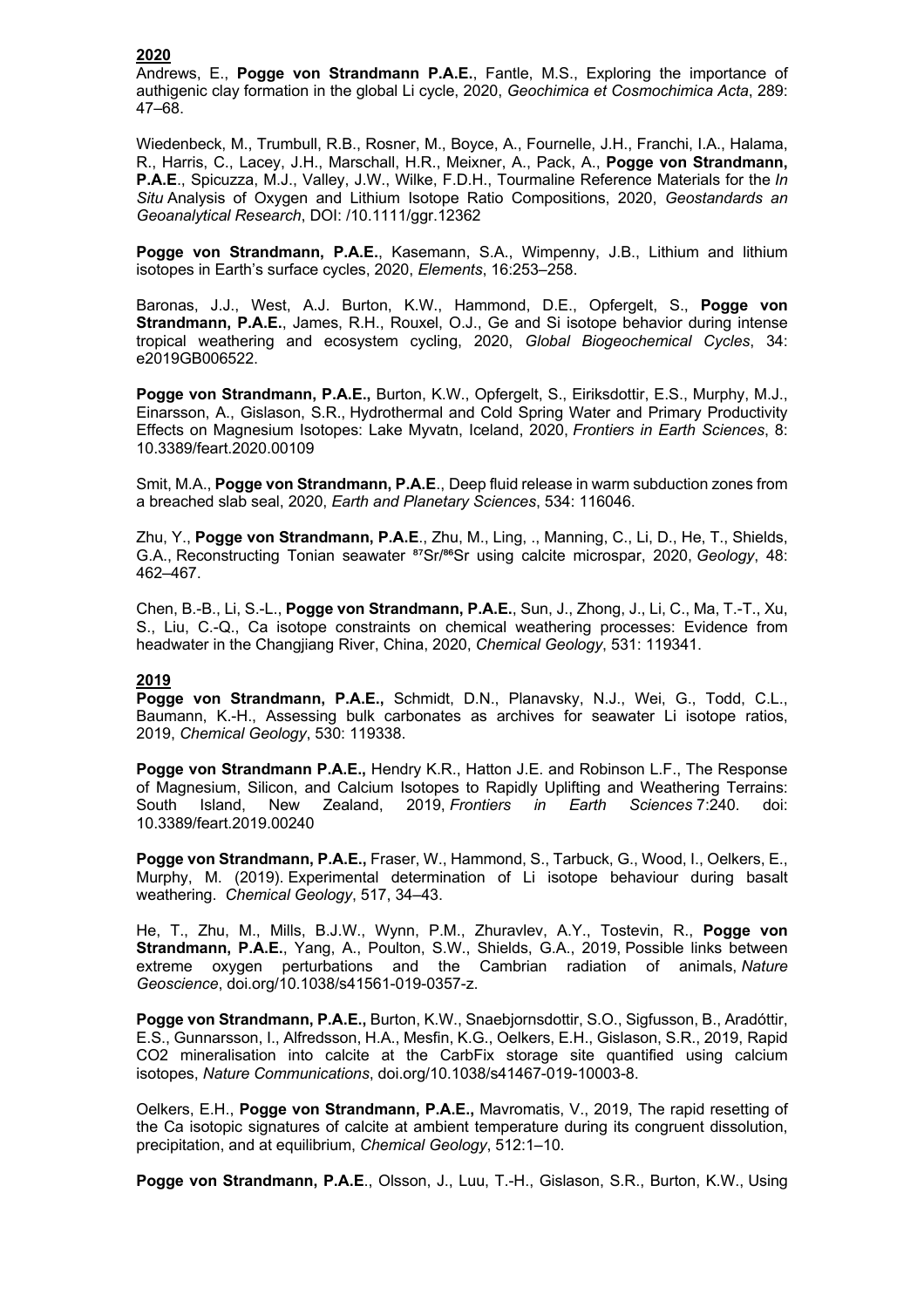Mg Isotopes to Estimate Natural Calcite Compositions and Precipitation Rates During the 2010 Eyjafjallajökull Eruption, 2019, *Frontiers in Earth Science*, 7: doi: 10.3389/feart.2019.00006.

Gou, L.-.F., Jin, Z., **Pogge von Strandmann, P.A.E.**, Li, G., Qu, Y.-.X., Xiao, J., ...Galy, A., Li isotopes in the middle Yellow River: Seasonal variability, sources and fractionation, 2019, *Geochimica et Cosmochimica Acta*, 248: 88–108.

Oelkers, E.H., Butcher, R., **Pogge von Strandmann, P.A.E.**, Schuessler, J.A., von Blanckenburg, F., Snæbjörnsdóttir, S., ...Sigfússon, B., Using stable Mg isotope signatures to assess the fate of magnesium during the in situ mineralisation of CO2 and H2S at the CarbFix site in SW-Iceland, 2019, *Geochimica et Cosmochimica Acta*, 245: 542-555.

Murphy, M.J., Porcelli, D., **Pogge von Strandmann, P.A.E**., Hirst, C.A., Kutscher, L., Katchinoff, J.A., ...Andersson, P.S., Tracing silicate weathering processes in the permafrost-dominated Lena River watershed using lithium isotopes, 2019, *Geochimica et Cosmochimica Acta,* 245: 154–171

## **2018**

Dellinger, M., West, A.J., Paris, G., Adkins, J.F., **Pogge von Strandmann, P.A.E**., Ullmann, C.V., ...Ries, J.B., The Li isotope composition of marine biogenic carbonates: Patterns and mechanisms, 2018, *Geochimica et Cosmochimica Acta*, 236: 315–335.

Shalev, N., Farkas, J., Fietzke, J., Novak, M., Schuessler, J.A., **Pogge von Strandmann, P.A.E**., Torber, P.B., Mg Isotope Inter-Laboratory Comparison of Reference Materials from Earth-Surface Low-Temperature Environments, 2018, *Geostandards and Geoanalytical Research*, doi:10.1111/ggr.12208.

Clarkson, M.O., Stirling, C.H., Jenkyns, H.C., Dickson, A.J., Porcelli, D., Moy, C.M., **Pogge von Strandmann, P.A.E.**, Cooke, I.R., Lenton, T.M., Double de-oxygenation: Using uranium isotopes to unravel Oceanic Anoxic Event 2, 2018, *PNAS*, DOI: 10.1073/pnas.1715278115.

## **2017**

Ionov, D.A., Doucet, L.S., **Pogge von Strandmann, P.A.E.,** Golovin, A.V., Korsakov, A.V., Links between deformation, chemical enrichments and Li-isotope compositions in the lithospheric mantle of the central Siberian craton, 2017, *Chemical Geology*, 475: 105–121.

Hin, R.C., Coath, C.D., Carter, P.J., Nimmo, F., Lai, Y-J., **Pogge von Strandmann, P.A.E.**, Willbold, M., Leinhardt, Z.M., Walter, M.J., Elliott, T., Magnesium isotope evidence that accretional vapour loss shapes planetary compositions, 2017, *Nature*, 549: 511–515.

Perez-Fernandez, A., Berninger, U.-N., Mavromatis, V., **Pogge von Strandmann, P.A.E.**, Oelkers, E.H., Ca and Mg isotope fractionation during the stoichiometric dissolution of dolomite at temperatures from 51 to 126° C and 5 bars CO2 pressure, 2017, *Chemical Geology*, 467: 76– 88.

**Pogge von Strandmann, P.A.E**., Desrochers, A., Murphy, M.J., Finaly, A.J., Selby, D., Lenton, T.M., Global climate stabilisation by chemical weathering during the Hirnantian glaciation, 2017, *Geochemical Perspectives Letters*, 3: 230–237.

Hawley, S.M., **Pogge von Strandmann, P.A.E**., Burton, K.W., Williams, H.M., Gislason, S.R., Continental weathering and terrestrial (oxyhydr)oxide export: Comparing glacial and non-glacial catchments in Iceland, 2017, *Chemical Geology*, 462: 55–66.

**Pogge von Strandmann, P.A.E**., Vaks, A., Bar-Matthews, M., Ayalon, A., Jacob, E., Henderson G.M., Lithium isotopes in speleothems: Temperature-controlled variation in silicate weathering during glacial cycles, 2017, *Earth and Planetary Science Letters*, 469: 64–74.

Marschall, H.R., Wanless, V.D., Shimizu, N., **Pogge von Strandmann, P.A.E**., Elliott, T., Monteleone, B.D., The boron and lithium isotopic composition of mid-ocean ridge basalts and the mantle, 2017, *Geochimica et Cosmochimica Acta*, 207: 102–138.

Chapela Lara, M., Buss, H.L., **Pogge von Strandmann, P.A.E**., Schuessler, J.A., Moore, O.W., The influence of critical zone processes on the Mg isotope budget in a tropical, highly weathered andesitic catchment, 2017, *Geochimica et Cosmochimica Acta*, 202: 77–100.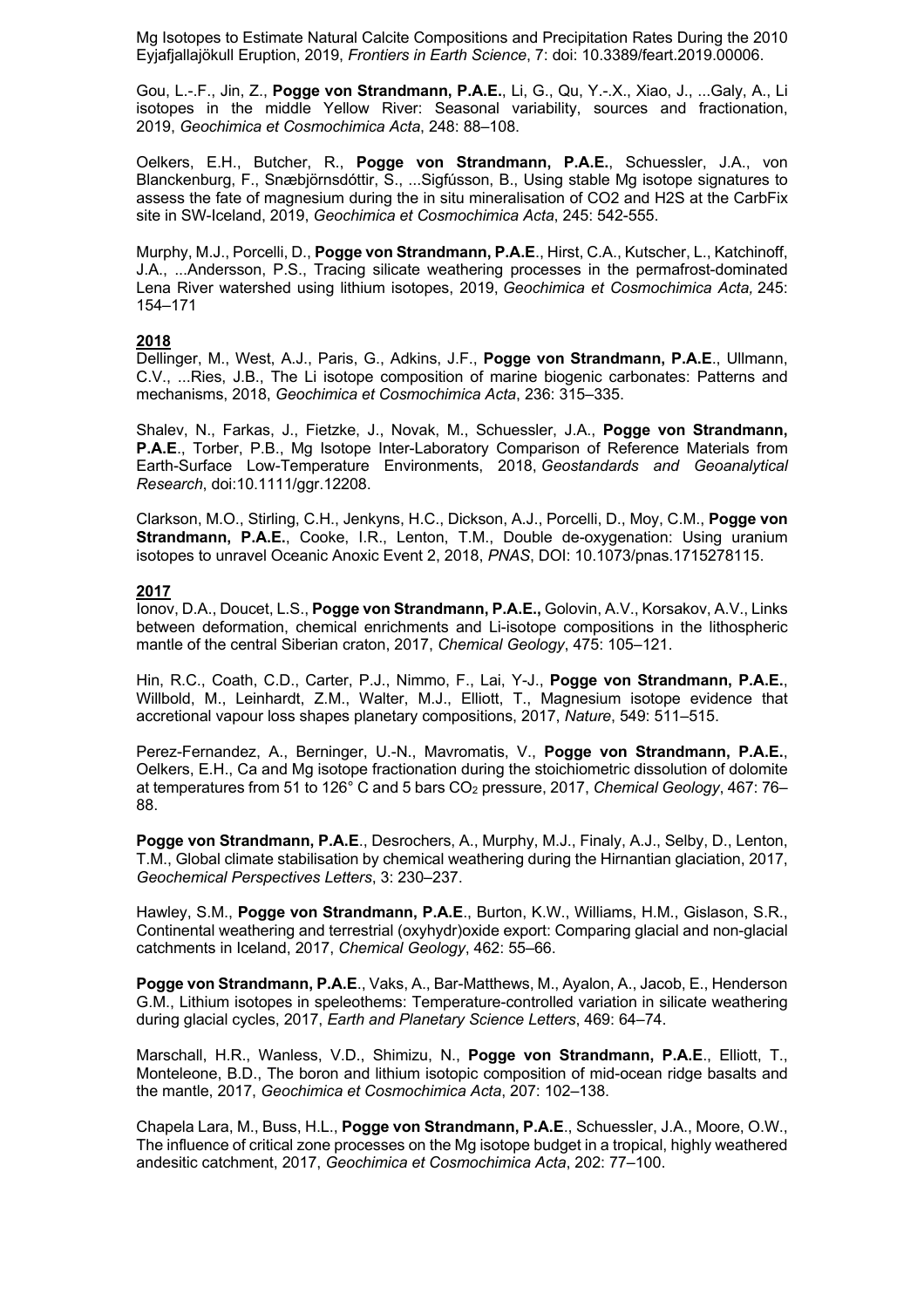Ullmann, C.V., **Pogge von Strandmann, P.A.E**., The effect of shell secretion rate on Mg/Ca and Sr/Ca ratios in biogenic calcite as observed in a belemnite rostrum, 2017, *Biogeosciences*, 14: 89–97.

Wanner, C., Bucher, K., **Pogge von Strandmann, P.A.E.,** Waber, H.N., Pettke, T., On the use of Li isotopes as a proxy for water–rock interaction in fractured crystalline rocks: A case study from the Gotthard rail base tunnel, 2017, *Geochimica et Cosmochimica Acta*, 198: 396–418.

**Pogge von Strandmann, P.A.E**., Frings, P.J., Murphy, M.J., Lithium isotope behaviour during weathering in the Ganges Alluvial Plain, 2017, *Geochimica et Cosmochimica Acta*, 198: 17–31.

#### **2016**

He, T., Zhou, Y., Vermeesch, P., Rittner, M., Miao, L., Zhu, M., Carter, A., **Pogge von Strandmann, P.A.E.**, Shields, G.A., 2016, Measuring the 'Great Unconformity' on the North China Craton using new detrital zircon age data, Geological Society of London Special Publication 448.

**Pogge von Strandmann, P.A.E.,** Burton, K.W., Opfergelt, S., Eiriksdottir, E.S., Murphy, M.J., Einarsson, A., Gislason, S.R., 2016, The effect of hydrothermal spring weathering processes and primary productivity on lithium isotopes: Lake Myvatn, Iceland, *Chemical Geology*, 445: 4– 13.

## **2015**

**Pogge von Strandmann, P.A.E**., Stüeken, E.E., Elliott, T., Poulton, S.W., Dehler, C.M., Canfield, D.E., Catling, D.C., 2015, Selenium isotope evidence for progressive oxidation of the Neoproterozoic biosphere, *Nature Communications*, 6.

Teng, F.Z., Yin, Q.Z., Ullmann, C.V., Chakrabarti, R., **Pogge von Strandmann, P.A.E**., Yang, W., Li, W.Y., Ke, S., Sedaghatpour, F., Wimpenny, J., Wiechert, U., Jacobsen, S.B., 2015, Interlaboratory comparison of magnesium isotopic compositions of twelve igneous rock standards analysed by MC-ICPMS, *G-cubed*, 16(9), 3197–3209.

Renforth, P., **Pogge von Strandmann, P.A.E**., Henderson, G.M., 2015, The dissolution of olivine added to soil: Implications for enhanced weathering, *Applied Geochemistry*, 61: 109– 118.

Lechler, M., **Pogge von Strandmann, P.A.E.**, Jenkyns, H.C., Prosser, G., Parente, M., 2015, Lithium-isotope evidence for enhanced silicate weathering during OAE 1a (Early Aptian Selli event), *Earth and Planetary Science Letters*, 432, 210–222.

Lai, Y.J., **Pogge von Strandmann, P.A.E.,** Dohmen R., Takazawa, E., Elliott, T., 2015, The influence of melt infiltration on the Li and Mg isotopic composition of the Horoman Peridotite Massif, *Geochimica et Cosmochimica Acta*, 164: 318–332.

**Pogge von Strandmann, P.A.E.**, Dohmen, R., Marschall, H.R., Schumacher, J.C., Elliott, T., 2015, Extreme Magnesium Isotope Fractionation at Outcrop Scale Records the Mechanism and Rate at which Reaction Fronts Advance, *Journal of Petrology*, 56: 33–58.

**Pogge von Strandmann, P.A.E.**, Henderson, G.M., 2015, The Li isotope response to mountain uplift, *Geology,* 43: 67–70.

#### **2014**

**Pogge von Strandmann, P.A.E**., Porcelli, D., James, R.H., van Calsteren, P., Schaefer, B., Cartwright, I., Reynolds, B.C., Burton, K.W., 2014, Chemical weathering processes in the Great Artesian Basin: Evidence from lithium and silicon isotopes, *Earth and Planetary Science Letters,* 406: 24-36*.*

**Pogge von Strandmann, P.A.E**., Forshaw, J., Schmidt, D.N., 2014, Modern and Cenozoic records of seawater magnesium from foraminiferal Mg isotopes, *Biogeosciences,* 11: 5155- 5168*.*

Kasemann, S.A., **Pogge von Strandmann, P.A.E**., Prave, A.R., Fallick, A.E., Elliott, T., Hoffmann, K.-H., 2014, Continental weathering following a Cryogenian glaciation: Evidence from calcium and magnesium isotopes, *Earth and Planetary Science Letters,* 396: 66-77*.*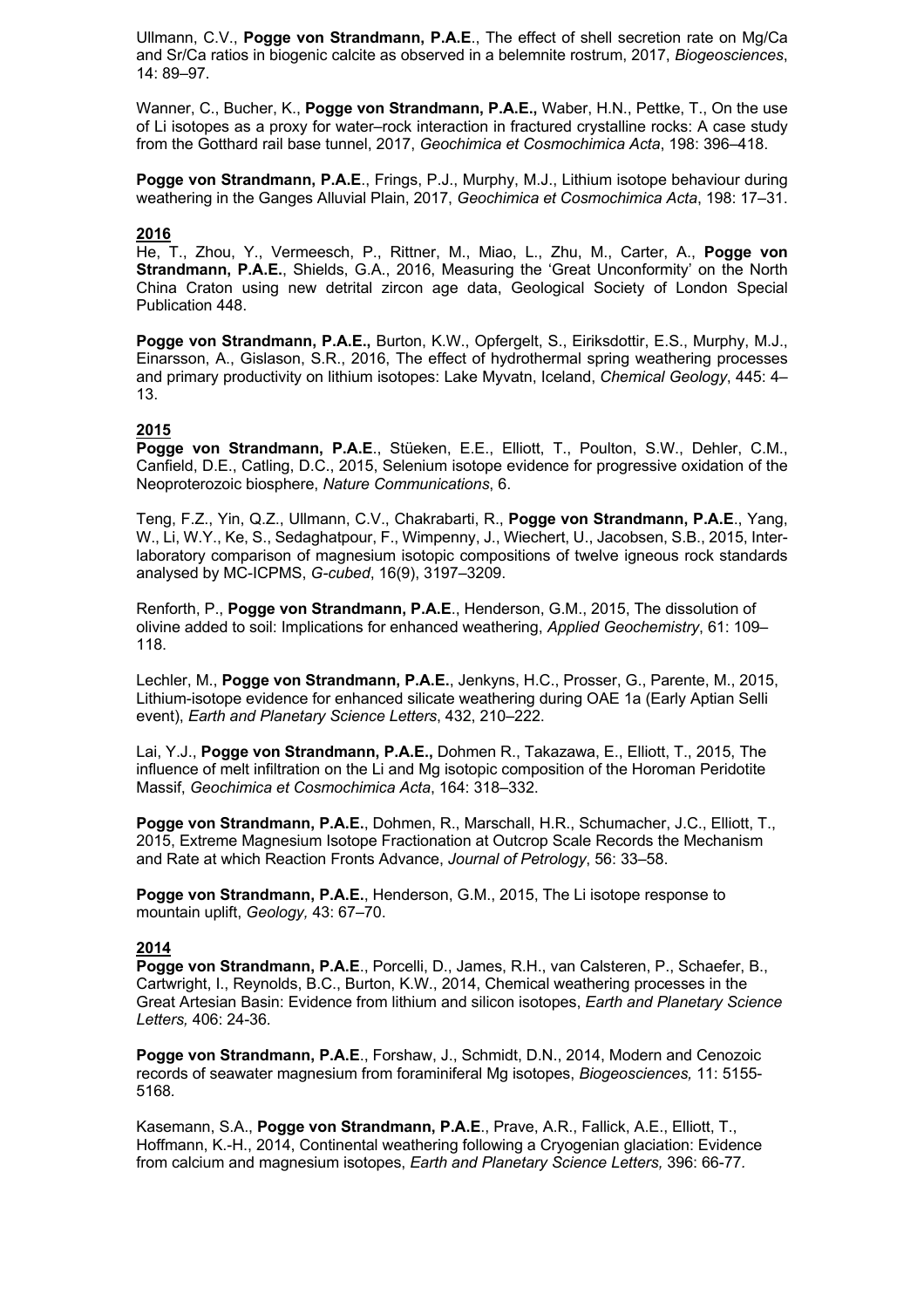Jones, M.T., Gislason, S.R., Burton, K.W., Pearce, C.R., Mavromatis, V., **Pogge von Strandmann, P.A.E**., Oelkers, E.H., 2014, Quantifying the impact of riverine particulate dissolution in seawater on ocean chemistry, *Earth and Planetary Science Letters,* 395: 91-100*.*

**Pogge von Strandmann, P.A.E**., Coath, C.D., Catling, D.C., Poulton, S.W., Elliott, T., 2014, Analysis of mass dependent and mass independent selenium isotope variability in black shales, *Journal of Analytical Atomic Spectrometry*, 29: 1648-1659.

Murphy, M.J., **Pogge von Strandmann, P.A.E**., Porcelli, D., Ingri, J., 2014, Li isotope behavior in the low salinity zone during estuarine mixing, *Procedia Earth and Planetary Science*, 10: 204–207.

Chapela Lara, M., Buss, H.L., **Pogge von Strandmann, P.A.E.**, Dessert, C., Gaillardet, J., 2014, Controls on the Mg cycle in the tropics: insights from a case study at the Luquillo Critical Zone Observatory, *Procedia Earth and Planetary Science,* 10: 200–203.

# **2013**

Ullmann, C.V., Campbell, H.J., Frei, R., Hesselbo, S.P., **Pogge von Strandmann, P.A.E.**, Korte, C., 2013, Partial diagenetic overprint of Late Jurassic belemnites from New Zealand: Implications for the preservation potential of  $\delta^7$ Li values in calcite fossils, *Geochimica et Cosmochimica Acta*, 120: 80-96.

**Pogge von Strandmann, P.A.E.,** Jenkyns, H.C., Woodfine, R.G., Lithium isotope evidence for enhanced weathering during Oceanic Anoxic Event 2, 2013, *Nature Geoscience*, **6**: 668-672.

Hindshaw, R.S., Bourdon, B., **Pogge von Strandmann, P.A.E**., Vigier, N., Burton, K.W., 2013, The stable calcium isotopic composition of rivers draining basaltic catchments in Iceland, *Earth and Planetary Science Letters,* **374**: 173-184.

Opfergelt, S., Burton, K.W., **Pogge von Strandmann, P.A.E.**, Gislason, S.R., Halliday, A.N., 2013, Riverine silicon isotope variations in glaciated basaltic terrains: implications for glacialinterglacial Si delivery to the ocean, *Earth and Planetary Science Letters*, **369-370**: 211-219.

## **2012**

**Pogge von Strandmann, P.A.E.**, Opfergelt, S., Lai, Y.J., Sigfusson, B., Gislason, S.R., Burton, K.W., 2012, Lithium, magnesium and silicon isotope behaviour accompanying weathering in a basaltic soil and pore water profile in Iceland, *Earth and Planetary Science Letters*, **339-340**: 11-23.

Penniston-Dorland, S.C., Bebout, G.E., **Pogge von Strandmann, P.A.E.**, Elliott, T., Sorensen, S.S., 2012, Lithium and its isotopes as tracers of forearc fluids and metasomatic processes: Evidence from the Catalina Schist, California, USA, *Geochimica et Cosmochimica Acta*,**77**: 530-545.

#### **2011**

Ludwig, T., Marschall, H.R., **Pogge von Strandmann, P.A.E.**, Shabaga, B.M., Fayek, M., Hawthorne, F.C., 2011, A secondary ion mass spectrometry (SIMS) re-evaluation of B and Li isotopic compositions of Cu-bearing elbaite from three global localities, *Mineralogical Magazine* **75(4)**: 2485-2494.

**Pogge von Strandmann, P.A.E**., Elliott, T., Marschall, H.R., Coath, C.D., Lai, Y.J., Jeffcoate, A.B., Ionov D.A., 2011, Variations of Li and Mg isotope ratios in bulk chondrites and mantle xenoliths, *Geochimica et Cosmochimica Acta* **75**: 5247-5268.

**Pogge von Strandmann, P.A.E**., Burton, K.W., Porcelli, D., James, R.H., van Calsteren, P., Gislason, S. R., 2011, Transport and exchange of U-series nuclides between suspended material, dissolved load and colloids in rivers draining basaltic terrains, *Earth and Planetary Science Letters* **301**: 125-136.

#### **2010**

Wimpenny, J., Gíslason, S.R., James, R.H., Gannoun, A., **Pogge von Strandmann, P.A.E**., Burton, K.W., 2010, The behaviour of Li and Mg isotopes during primary phase dissolution and secondary mineral formation in basalt, *Geochimica et Coschimica Acta* **74**: 5259-5279.